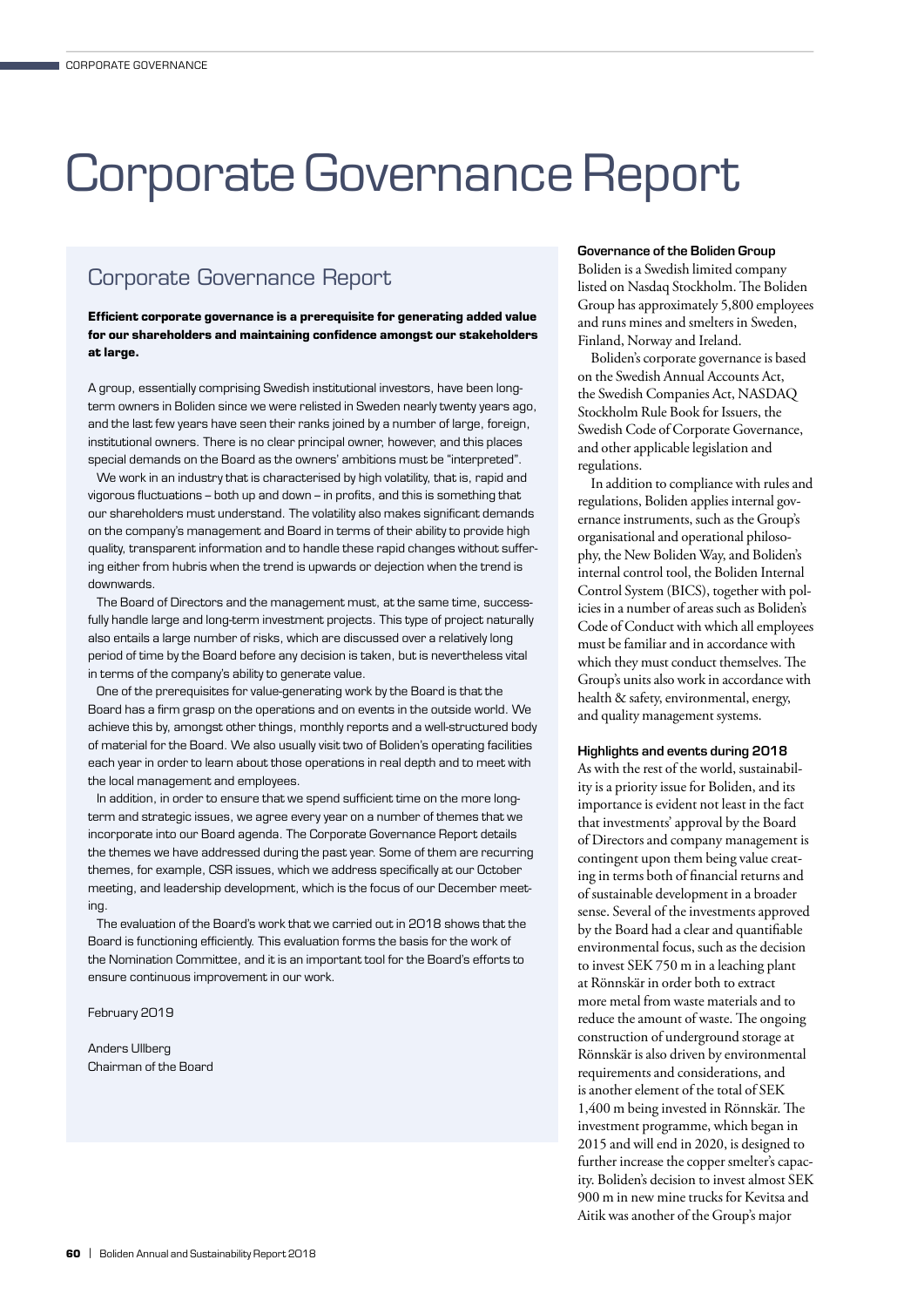CORPORATE GOVERNANCE



are "electric-ready" which will, in the long term, generate a substantial reduction in emissions. The investment is in line with the pilot project Boliden is conducting in partnership with a number of other industry and research parties, with the support of the Swedish Energy Agency, aimed at developing technology that enables a reduced reliance on fossil fuels.

investments during the year. The trucks

Boliden continued to invest in its Finnish units during the year, and by 2020, SEK 800 m will have been invested in the Kevitsa mine in order to increase its annual production from 7.5 to 9.5 Mtonnes. Additional investments are also being made in increasing copper production at the Harjavalta and Pori smelters within the framework of an ongoing investment programme. This programme, which began in 2017 and will end in 2019, will see over SEK 2,000 m invested in, amongst other, a new sulphuric acid plant and the modernisation of smelting furnaces.

Other significant events during the year included the new crusher at Aitik coming on line which has, as planned, helped improve production stability. Many years' of dedicated safety work have also yielded positive results and the number of accidents at work fell in 2018.

At the beginning of the year, Mikael Staffas was appointed to succeed Lennart Evrell as President & CEO on 1 June.

#### Shareholders and Annual General **Meeting**

Boliden's biggest shareholders are Swedish and foreign investment funds and institutions. There were a total of 77,354 (70,416) shareholders at the end of the year and the single largest shareholders were Swedbank Robur and BlackRock. The percentage of foreign ownership fell during the year and was approximately 60% (66) by the end of the year. See pages 54–55 and Boliden's website for further information on the shareholder structure within Boliden.

Boliden's shareholders exercise their right of decision by submitting proposals to and participating in and voting on the proposals submitted to the Annual General Meeting and any Extraordinary General Meetings. Shareholders may request that a matter be discussed at the Annual General Meeting by submitting a written request to the Board of Directors at the designated time that is sufficiently in advance of the meeting that the matter can be included in the notice convening the

meeting. Shareholders are also welcome to submit enquiries on company issues to the Board and the President, the Auditor and the Remuneration and Audit Committee Chairmen during the General Meeting.

The Annual General Meeting is the company's supreme decision-making body. The duties of the Annual General Meeting include the election of Members of the Board, the Chairman of the Board, and the Nomination Committee. The Annual General Meeting's duties also include the adoption of the Income Statement and Balance Sheet, resolutions on the appropriation of profits and discharge from liability for the Members of the Board and the President of the company, the determination of fees payable to the Members of the Board and to the auditors and the principles governing conditions of employment and remuneration for the President and senior executives, and, where relevant, the amending of Articles of Association and election of auditors.

The Annual General Meetings are regularly held at one of Boliden's facilities in Sweden in order to give the shareholders an insight into the operations. Shareholders are offered the chance of a guided tour of Boliden's mines, concentrators or smelters in conjunction with these meetings in order to deepen their knowledge of the operations and to give them an opportunity to meet with Boliden's employees.

#### The 2018 Annual General Meeting

The Annual General Meeting was held on 27 April in Garpenberg. 103,075,722 shares were represented at the Meeting by 1,189 shareholders, either in person or through their proxies. The shares represented comprised just over 38% of the total number of shares. The Meeting was attended by most Members of the Board and members of the Group management, and the auditor.

The Meeting resolved, amongst other things, to re-elect all of the Members of the Board, with the exception of Lennart Evrell, who had declined re-election following his announcement that he would step down as President. The Meeting resolved that the President would not become a Member of the Board. Anders Ullberg was re-elected as the Chairman of the Board. The Meeting further resolved:

• To pay a dividend of SEK 8.25 per share, totalling SEK 2,256 m (1,436), in accordance with the proposal by the Board of Directors.

Welcome to the 2019 Annual General Meeting! The 2019 Annual General Meeting will be held in Boliden on 3 May.

- To disburse just under SEK 1,573 m to the shareholders, in addition to the ordinary dividend, corresponding to SEK 5.75 per share, in the form of an automatic redemption procedure. This, coupled with the ordinary dividend, resulted in a total payment to the shareholders of almost SEK 3,829 m.
- To appoint the following persons as members of the Nomination Committee: Jan Andersson (Swedbank Robur fonder), Lars Erik Forsgårdh, Ola Peter Gjessing (Norges Bank Investment Management), Anders Oscarsson (AMF) and Anders Ullberg (Chairman of the Board).
- To raise the Director's fee to the Chairman of the Board by SEK 75,000 to SEK 1,650,000, to raise the fees to Members who are not Boliden employees by SEK 25,000 to SEK 550,000, and to maintain the fees unchanged to members of the Committees at SEK 190,000 payable to the Chairman of the Audit Committee and SEK 90,000 payable to each of the two other members of the Audit Committee, and SEK 50,000 to each of the two members of the Remuneration Committee, all in accordance with the proposal by the Nomination Committee.
- To elect Deloitte AB as the company's auditors for the period up to and including the next Annual General Meeting, in accordance with the proposal by the Nomination Committee and that auditors' fees shall be payable in accordance with the approved invoices received.

The Annual General Meeting also resolved to approve the proposed principles for remuneration to the Group management whereby the remuneration shall comprise a fixed salary, any variable remuneration, other benefits and pensions. The variable remuneration shall be maximised at 60% of the fixed salary for the President and maximised at 40−50% of the fixed salary for other senior executives and shall be based on results in relation to targets set. The variable remuneration shall not entitle to pensionable income.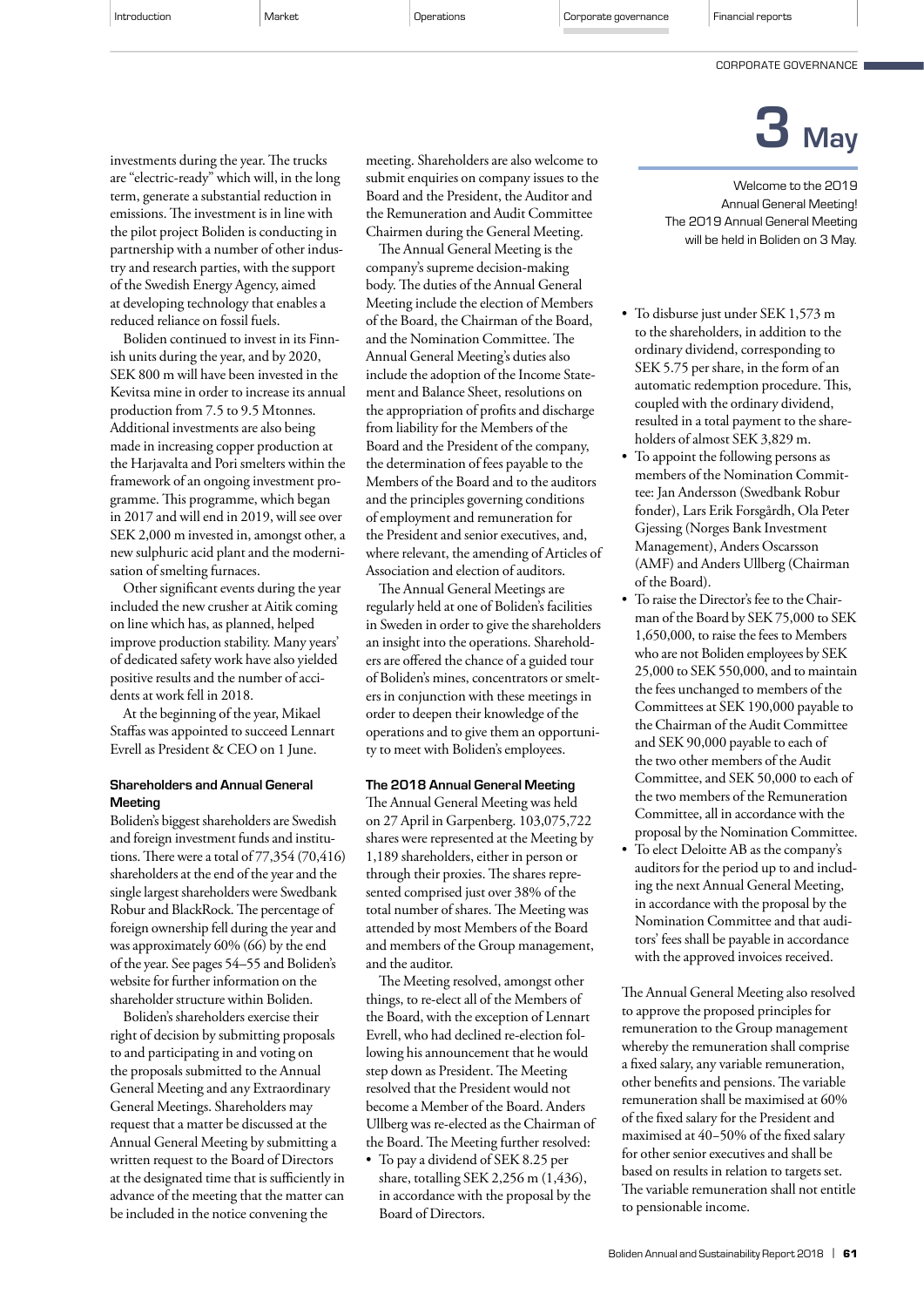#### BOLIDEN'S GOVERNANCE STRUCTURE



The resolutions passed by the 2018 Annual General Meeting are included in the Minutes of the Meeting published on Boliden's website, where the minutes of previous Annual General Meetings are also published.

#### **The Nomination Committee**

The Nomination Committee represents Boliden's shareholders and is tasked with preparing and presenting proposals for resolutions that Boliden's shareholders vote on at the Annual General Meeting. The proposals relate to the number and election of Board Members, election of the Chairman of the Board, fees payable to members of the Board and its Committees, election of and fees payable to the company's auditors, and to the process and the criteria that shall govern the appointment of the members of the Nomination Committee.

The focus of the Nomination Committee's work is on ensuring that the company's Board of Directors comprises Members who, collectively, possess the knowledge and experience that corresponds to the standards that Boliden's shareholders require of the company's most senior governing body. The Chairman of the Board accordingly presents the Nomination Committee with the evaluation conducted of the work of the Board and the individual Members during the past year as part of the process of drafting proposals for Board Members. The Company President also presents Boliden's operations and future orientation. The Nomination Committee is also afforded

the opportunity to meet Members of the Board. The Nomination Committee, assisted by the Audit Committee, also drafts proposals for the election of auditors. Shareholders can submit proposals to the Nomination Committee in accordance with the instructions presented on Boliden's website. The Annual General Meeting passes resolutions on the principles governing the appointment and duties of the Nomination Committee. The Nomination Committee shall, in accordance with the Instructions for the Nomination Committee, comprise a minimum of five and a maximum of seven members. Five members shall be elected at the Annual General Meeting, of whom three shall represent the biggest shareholders and one the smaller shareholders, and one of whom shall be the Chairman of the Board. The Nomination Committee may, in order better to reflect the shareholder structure in the event of changes in ownership, offer places on the Committee to other larger shareholders. The Nomination Committee appoints its own Chairman and works in the best interests of all shareholders. The members of the Nomination Committee receive no remuneration for their work.

#### The work of the Nomination Committee in 2018

Jan Andersson (Swedbank Robur fonder), Lars Erik Forsgårdh, Ola Peter Gjessing (Norges Bank Investment Management), Anders Oscarsson (AMF) and Anders Ullberg (Chairman of the Board) were elected to the Nomination Committee at the 2018 Annual General Meeting. In

November, the Chairman of the Board convened the Committee members, at which time the Nomination Committee, in accordance with its mandate and in order to better reflect the shareholder structure, resolved to appoint an additional member, Tommi Saukkoriipi (SEB Investment Management). Jan Andersson was appointed Chairman of the Nomination Committee. The current composition of the Nomination Committee is also shown on Boliden's website. The Nomination Committee has met three times prior to the 2019 Annual General Meeting, and has at the same time also met with two of the Members of the Board and the President. The Committee has also had telephone contacts. These contacts afford the Nomination Committee a good opportunity to form an opinion of the way in which the Chairman of the Board and the individual Members of the Board view the work of the Board, of the executive management, and of the way in which they view Boliden's operations and the challenges faced by the company in the next few years.

In accordance with the provisions of the Code, the Nomination Committee endeavours to ensure an even gender distribution and a Board which – taking account of Boliden's operations, developmental phase, future orientation and overall conditions – provides a fit for purpose composition, with members possessing multifaceted and broad competencies, experiences and backgrounds.

The Nomination Committee's proposals for submission to the 2019 Annual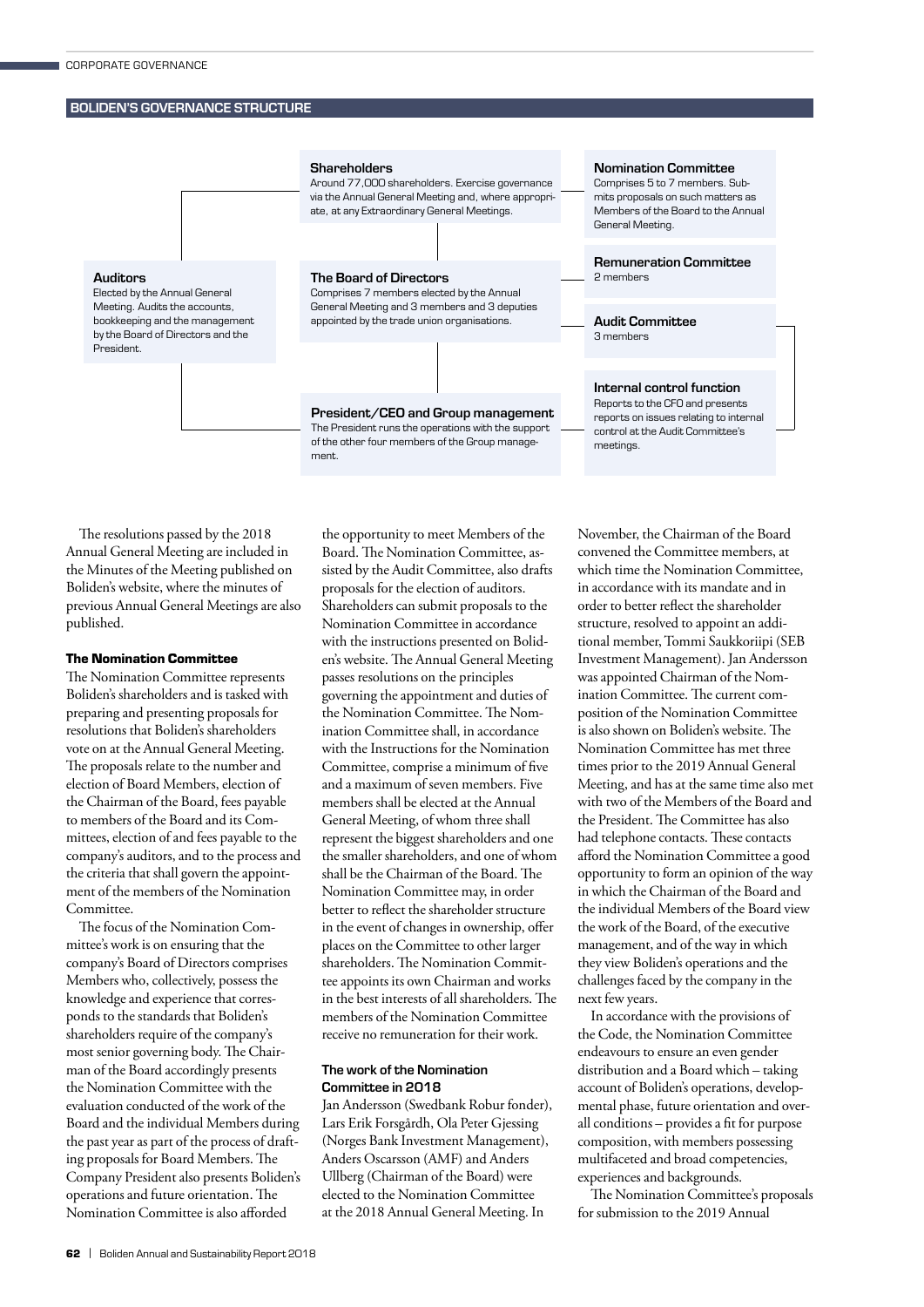| Introduction | Market | Operations | Corporate governance | Financial reports |
|--------------|--------|------------|----------------------|-------------------|
|              |        |            |                      |                   |

#### CORPORATE GOVERNANCE

General Meeting will be published in the impending notice convening the Annual General Meeting and on Boliden's website.

#### **The Board of Directors**

The Board of Directors is appointed by the owners to bear ultimate responsibility for the company's organisation and the management of the company's affairs in the best interests of both Boliden and the shareholders. This shall be done in a sustainable way that entails carefully balanced risk-taking, in order to ensure that the company's long-term developmental trend is a positive one.

The Board of Directors shall, under the provisions of the Articles of Association, comprise a minimum of three and a maximum of ten Members, without Deputy Members, elected by the Annual General Meeting. The company's employees have a statutory entitlement to appoint three Members and three Deputy Members to the Board. The Board of Directors, which is elected for one year at a time, has comprised seven members elected by the Annual General Meeting and three Members appointed by the trade union organisations since the 2018 Annual General Meeting. The Board Meetings are attended both by the ordinary Members and by the unions' three Deputy Members. The General Counsel Group Legal Affairs is the Board's Secretary. Boliden's President and CEO as well as the Chief Financial Officer (CFO) also usually attend the Meetings as members of the Group management. Other members of the Group management and other executives also attend and present reports on individual issues as required.

The Board Members elected by the Annual General Meeting are all to be regarded as independent in relation to major shareholders and are all to be regarded as independent in relation to the company and the Group management. The Board consequently complies with the requirements of the Code with regard to independent Members. The Members of the Board are presented on pages 66–67 and on Boliden's website.

The Board sets the company's financial goals and strategy, appoints and evaluates the President and CEO, and ensures that efficient systems are put in place for following up on and monitoring operations, that the company complies with statutory and regulatory requirements, and that information is published in a correct and transparent manner. The Board adopts a Formal Work Plan every year at the statutory Board Meeting, held after the Annual General Meeting. The Formal Work Plan

regulates the work and responsibilities of the Board in greater detail, together with the special duties with which the Chairman of the Board is tasked.

The Chairman of the Board presides over the Board's work and the Board Meetings and establishes an open and constructive dialogue. The Chairman's duties also include monitoring and evaluating the expertise and work of the Board Members and the contribution they make to the Board as a whole. Another important component of the Chairman's work is monitoring the operations through an ongoing dialogue with the President. The Chairman of the Board acts as a discussion party and source of support for the President and ensures implementation of and compliance with the Board's decisions, instructions and directives. Prior to every Board Meeting, the Chairman and the President review the issues to be discussed at the meeting. The supporting documents for the Board's discussion of the issues are sent to the Members one week before each Board Meeting. The division of labour between the Board of Directors and the President is clarified in the written "Instructions to the President" adopted by the Board at the Statutory Board Meeting.

### The Board of Directors' work in 2018

The Board of Directors held eight meetings in 2018, including the Statutory Board Meeting. A number of the Board Meetings are regularly held at the company's operating units in order to give the Members an increased insight into the operations. In 2018, the Board therefore visited Garpenberg and Harjavalta.

The Board receives ongoing information on the commercial and financial performance and updates on the fulfilment of the company's sustainability goals in the form of monthly reports and at Board Meetings. Every Board Meeting begins with a review of the operations, the current safety status and of sustainability issues. The Board also, at the beginning of the year and in addition to these and other customary operations-related issues, sets a number of themes that it particularly wishes to address during the year in order to create an increased understanding of Boliden's opportunities and challenges from a broader perspective. Accordingly, the Board's discussions in 2018 have focused on automation and technological development, battery metals, the potential opportunities and possible threats that the move to electric cars can entail for Boliden, and the prospective opportunities for partnerships with so-called junior companies (companies working

with projects or assets in the early phases of development). As previously mentioned, the Board has decided on a number of major investments during the year, including the investments in Rönnskär, Aitik, Kevitsa and Harjavalta/Pori.

A major concentrate transaction designed to secure raw material supplies for Boliden's copper smelters in Finland was also discussed and approved by the Board. Follow-up work on the project involving the development of the new mineralisation at the Tara zinc mine in Ireland that would extend the mine's lifespan continued during the year, and the prioritisation of exploration measures was addressed. The Board also resolved to propose that the Annual General Meeting approve a redemption programme designed to disburse funds to the company's shareholders, over and above the ordinary dividend. The Board discussed financing issues in the spring and autumn and resolved to refinance Boliden's credit facilities and set up a new bond loan programme in order to increase flexibility.

Efficient and appropriate environmental permit processes and reasonable operating conditions (License to Operate) are, in light of the nature of Boliden's business, important issues for the company and its Board, and are the subject of recurring discussions. A related area, namely CSR and business ethics concerns have also been addressed.

The Chairman ensures that the Board and its work are evaluated annually and that the results of the evaluation are conveyed to the Nomination Committee. The evaluation is carried out by the Board itself under the guidance of the Chairman or with the help of an independent consultant. The 2018 evaluation was a self-assessment during which the Members answered a number of questions in writing on a range of different subjects.

#### The Committees

The overall responsibility of the Board of Directors cannot be delegated but the Board may, within itself, set up committees which prepare issues within their respective spheres. The Board has, accordingly and as in previous years, set up an Audit Committee and a Remuneration Committee in 2018. The Committees' members are appointed at the Board Meeting following the election held after the Annual General Meeting and their work is governed by the Committees' formal work plans and instructions.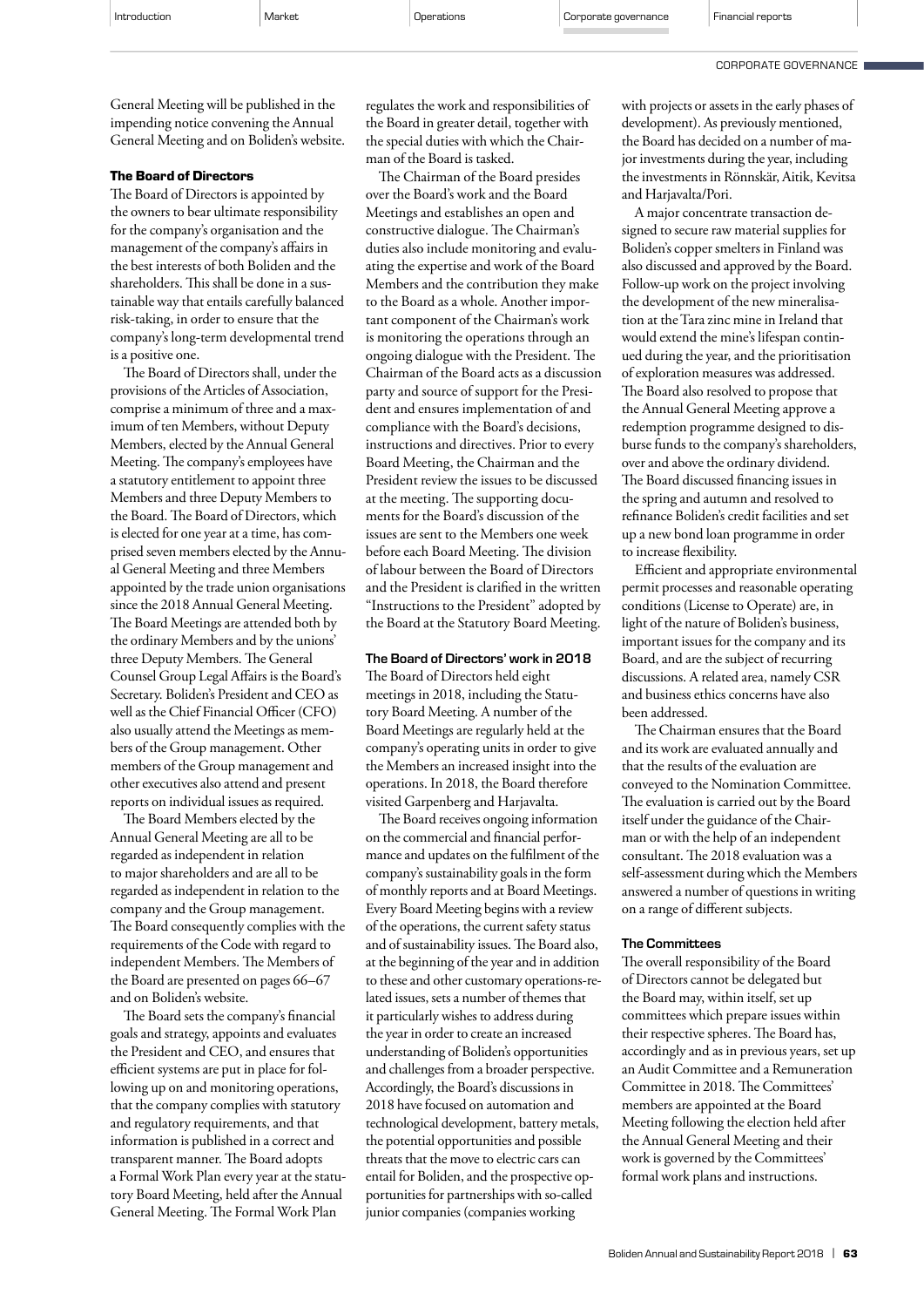#### THE BOARD OF DIRECTORS' WORK IN 2018

Recurring business: Sustainability and health & safety issues, operational review, investments, cost accounting, and theme items. The main matters on the agenda at Board Meetings in 2018 are shown below:

**February:** Extraordinary Board Meeting to decide on the appointment of a new President and CEO.

**February: Review of the Year-End Report,** the Annual Report, the Audit Report,the dividend proposal and the share redemption proposal and matters for submission to the Annual General Meeting. Mineral Resources and Mineral Reserves, financing issues, expansion investments,

License to operate, public affairs, status of major disputes.

#### **April (Ordinary and Statutory Meeting):**

Q1 Interim Report, in-depth analysis of technological development and automation, battery technology and battery metals, trading companies and business logic, securing concentrate supplies and concentrate transactions, structural transactions within the mining industry, investments, IT security, refinancing of revolving credit facility, purchasing issues and cost trends. Meeting between the Board of Directors and auditors in the absence of the management. AGM and Statutory Board Meeting.

**May:** Extraordinary Board Meeting by reason of a concentrate transaction.

**July:** Q2 Interim Report and review of the Audit Report, junior companies, concentrate supplies, investments.

**October: Q3 Interim Report**, strategic orientation for Business Area Mines and Business Area Smelters, follow-up of the New Boliden Way, Corporate Responsibility (CR) and Group policies.

**December:** Review of strategy, budget and business plan, managerial and Board Member evaluation, risks and risk preparedness and refinancing issues.

#### **The Audit Committee**

The Audit Committee prepares a number of issues for consideration by the Board and thereby supports the Board in its endeavours to fulfil its responsibilities within the areas of auditing and internal control and with assuring the quality of Boliden's financial reporting. Boliden has an internal control function whose work involves mapping risk areas and following up on work in identified areas, amongst other things. The Committee also oversees the procurement of services from the company's auditors in addition to the actual auditing services and procures auditing services jointly with the Nomination Committee, as necessary. The Audit Committee meets before the publication of every financial report, and as necessary.

As of the 2018 AGM, the Audit Committee comprises Pia Rudengren (Chairwoman), Tom Erixon and Anders Ullberg. The Committee members have specialist competence, experience of and interest in financial and accounting issues – see Directorships and previous positions, pages 66 – 67. The Committee's meetings are also attended by Boliden's CFO and the Director of Internal Control. The Committee met five times in 2018. Special attention was paid during the year to internal controls, IT security, and accounting principles. The Committee works on the basis of a set of "Instructions for the Audit Committee" adopted every year by the Board of Directors and reports back to the Board on the results of its work.

#### **The Remuneration Committee**

The Remuneration Committee submits proposals for resolution by the Board regarding salary and other terms of employment for the President, and follows up on and evaluates programmes for variable remuneration for the management. The Committee also approves proposals regarding salaries and other terms of employment for the Group management, as proposed by the President. The Remuneration Committee is, furthermore, tasked with submitting proposals regarding remuneration principles for the President and Group management – proposals which are then submitted by the Board to the Annual General Meeting for resolution. The application of the guidelines and relevant remuneration structures and levels within the company is also followed up by the Committee and the results of this evaluation are published on the company's website. See Note 4 for an account of the remuneration paid to the Group management. The Remuneration Committee works on the basis of a set of "Instructions for the Remuneration Committee" adopted every year by the Board of Directors and reports back to the Board on the results of its work. The Remuneration Committee comprises Anders Ullberg (Committee Chairman), and Michael G:son Löw. The Committee has held one meeting during the year and has also had telephone contacts on a number of occasions.

#### The President and Group management

The President has ultimate responsibility for Boliden's strategic orientation and for ensuring the compliance with and implementation of the Board of Directors' decisions, and for ensuring that risk management, steering, systems, organisation and processes are all of a satisfactory standard. The President is supported in his work by the Group's management team which, in addition to the President, comprises the SVPs for Boliden's two Business Areas, Mines and Smelters, the CFO, and the SVP Corporate Responsibility (CR). The Group management meets once a month to follow up on operations and to discuss Group-wide issues, and to draw up proposals for strategic plans, business plans, and budgets that the President submits to the Board of Directors for their consideration. The areas addressed by the Board have largely reflected the work of the Group management during the year. The Group management also holds two meetings every year on strategy planning. The Group management, together with the management of the respective Business Areas, also meet six times a year to review Business Area-specific issues including a review of budgets and operations. For large scale projects, relevant parts of the Group management form special steering groups, together with project managers and other stakeholders, and meet regularly. The Group management also meets with the company's employee representative Board Members and their deputies ahead of every Board Meeting, at which time the Board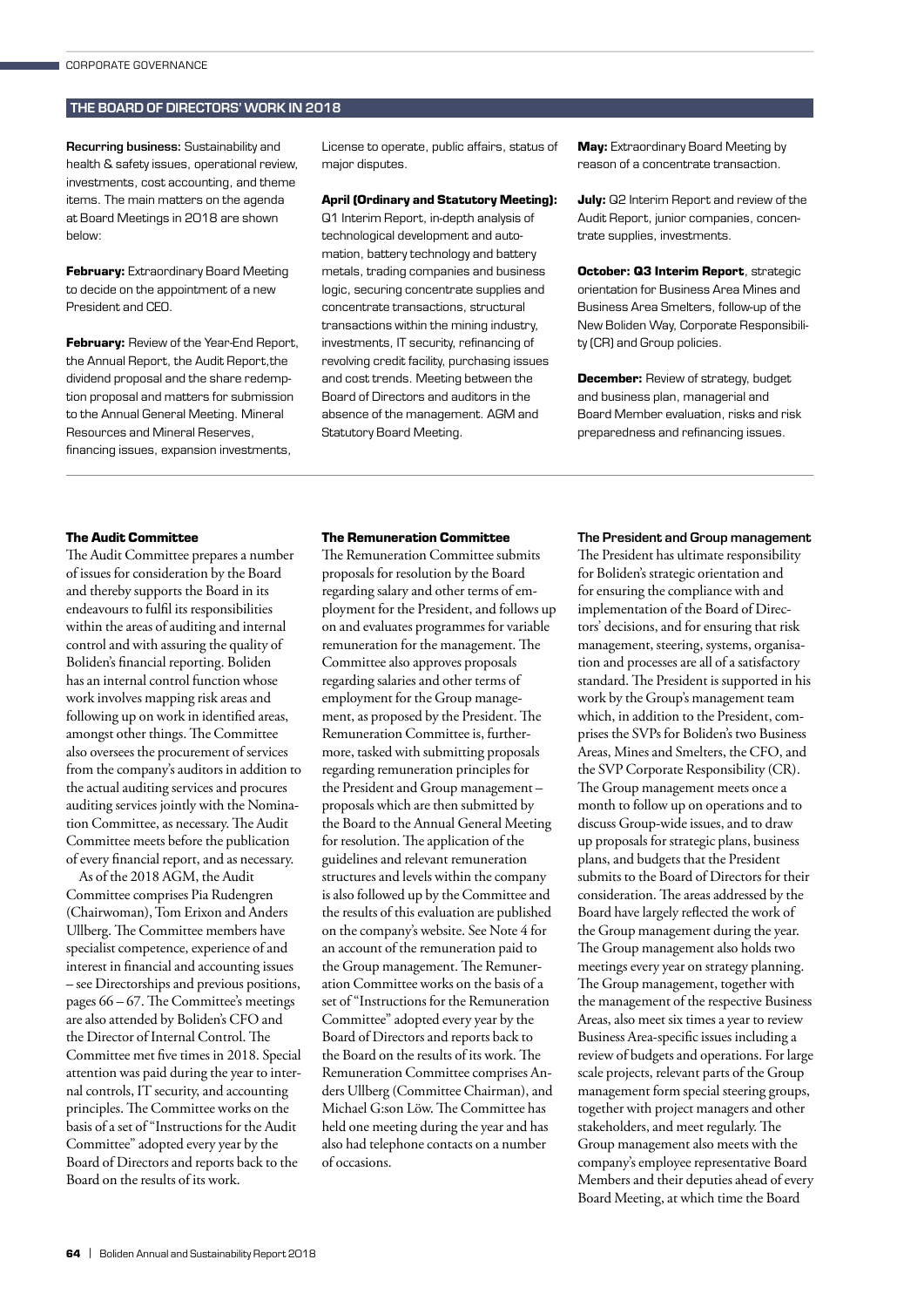CORPORATE GOVERNANCE

Meeting agenda and other topical issues are discussed. See page 68 for a presentation of the Group management team.

#### **Business management**

Management by the Board goes through a chain of command from the President and the Group management to the operating units. Boliden has an organisation in which responsibilities and authority are delegated within clear frameworks. These frameworks are defined by Boliden's steering documents, budget and strategic plan. The steering documents, which are available on Boliden's internal website and which comprise the internal framework required for effective management, include the Code of Conduct, the Financial Policy, the Tax Policy, the Insider Trading Policy, the Whistleblower Policy, and documentation on sanctions control, delegation and decision-making, anti-corruption and conflicts of interest, competition law issues, supplier evaluation and code of conduct, communications, privacy and GDPR, and a large number of steering documents relating to environmental, health, and safety issues.

#### **Sustainability governance in Boliden**

Sustainability issues are an integral part of Boliden's operations and the work is conducted from the starting point of the most operationally critical issues. Sustainability issues are discussed at every management group and Board meeting, as is the case at the local management group meetings. One member of the Group management works primarily, furthermore, with CR issues. The day-to-day responsibility is decentralised to the respective units. Central sustainability, environmental, energy and HR functions follow up on the units' work and are responsible for creating a structure and orientation for the work.

The sustainability issues identified by Boliden as material are linked to Boliden's budget and strategy. Factors that form the basis for the prioritisation include Boliden's operations and their impact on people and the environment, the way in which work on these issues can support the operations, expectations of Boliden from internal and external stakeholders, risks and opportunities, external factors, and applicable regulations. The challenges that will be prioritised change over time and are, therefore, regularly reviewed – usually once every year. It is the responsibility of the various controlling parties within the Group to set local goals with regard to the overall issues.

Boliden's environmental work is value-based, which means that measures are approved not solely on the basis of official requirements, but on the basis of what can be done to improve the environment at the operational sites. This means that investments that yield a substantial environmental benefit for the amount invested are approved and implemented, independently of external requirements or charges. Extensive investments have, consequently, been approved with regard to, amongst other things, modernisation of the truck fleets at Aitik and Kevitsa, a new leaching plant for processing residual products at Rönnskär and rebuilding the plastic separation facility at Bergsöe. Work has already commenced on the dewatering of Kokkola's tailings pond and on a new sulphuric acid plant at Harjavalta. Work is being completed on the underground storage facility at Rönnskär, where certain types of waste will be stored.

Following a couple of years with a higher number of accidents, Boliden's focused work on safety culture and safety issues is now yielding results, with fewer accidents reported than in previous years. In order to maintain this positive trend, our work on safety will continue relentlessly. These measures are, in part, of a technical nature and aim to raise the physical standard and quality of the workplaces, for example, by separating pedestrians and vehicle traffic, improving signposting and reviewing parking regulations. The measures taken over recent years relating to managerial development and improved safety culture continue unabated and also involve contractors and business partners. The work environment activities are, in common with the environmental work, value-based, and investments are approved on the basis of risk analyses as well as of mandatory laws and regulations. Boliden also imposes stringent demands on its business partners with regard to respect for, and compliance with, applicable health and safety directives and regulations. Business partners are investigated, selected, and evaluated on the basis of these issues, amongst others.

Efficient and appropriate licensing processes and reasonable operating conditions are, in the light of the nature of Boliden's operations, important issues for the company. Boliden works actively with industry organisations to monitor and promote the interests of the mining industry.

Matters of business ethics are constantly topical and an area with which the company actively works. During the year, Boliden prioritised a review of the business partner evaluation process and conducted a project implementing the General Data

Protection Regulation (GDPR). Boliden has also strengthened its work with sanctions compliance and implemented new tools for sanctions monitoring, which are included in the evaluation of business partners. Boliden has a whistle blower function to facilitate the reporting of suspected cases of impropriety. New steering documents in the anti-corruption sphere have been produced during the year, complemented with class room-based and electronic training programmes involving managers and office staff. Implementation and rollout of the updated regulatory framework will be done via the web and via physical meetings starting in the new year.

As of 2017, the Sustainability Report is included in the Annual Report. As in previous years, a GRI Report, which is subject to an external review by auditors, is published separately. This review aims, amongst other things, to underline the importance of the sustainability work to Boliden and to further reinforce the confidence of the market and other stakeholders in the work conducted by the company in this respect.

#### **Auditors**

The external auditor conducts independent audits of Boliden's accounts in order to ensure that they, in all material respects, provide a correct, fair and comprehensive picture of the company's position and results. The auditor also reviews the management by the Board of Directors and the President and presents his/her observations to the Board in the absence of the management. The auditor is in contact with the Group management in conjunction with audits or issues arising. The auditor is a regular attendee at the Audit Committee's meetings and has also met with the Board in the absence of the management on one occasion in 2018. The auditor also reports to the shareholders at the Annual General Meeting.

The accounting firm of Deloitte AB was elected at the 2018 Annual General Meeting to serve as the company's auditors until the conclusion of the 2019 Annual General Meeting. Authorised Public Accountant, Jan Berntsson, is the auditor in charge. He is a partner in and CEO of Deloitte Sweden and his other audit engagements include Kinnevik. Remuneration to the company's auditors is payable in accordance with the approved invoices. See Note 5 for information on remuneration disbursed in 2018.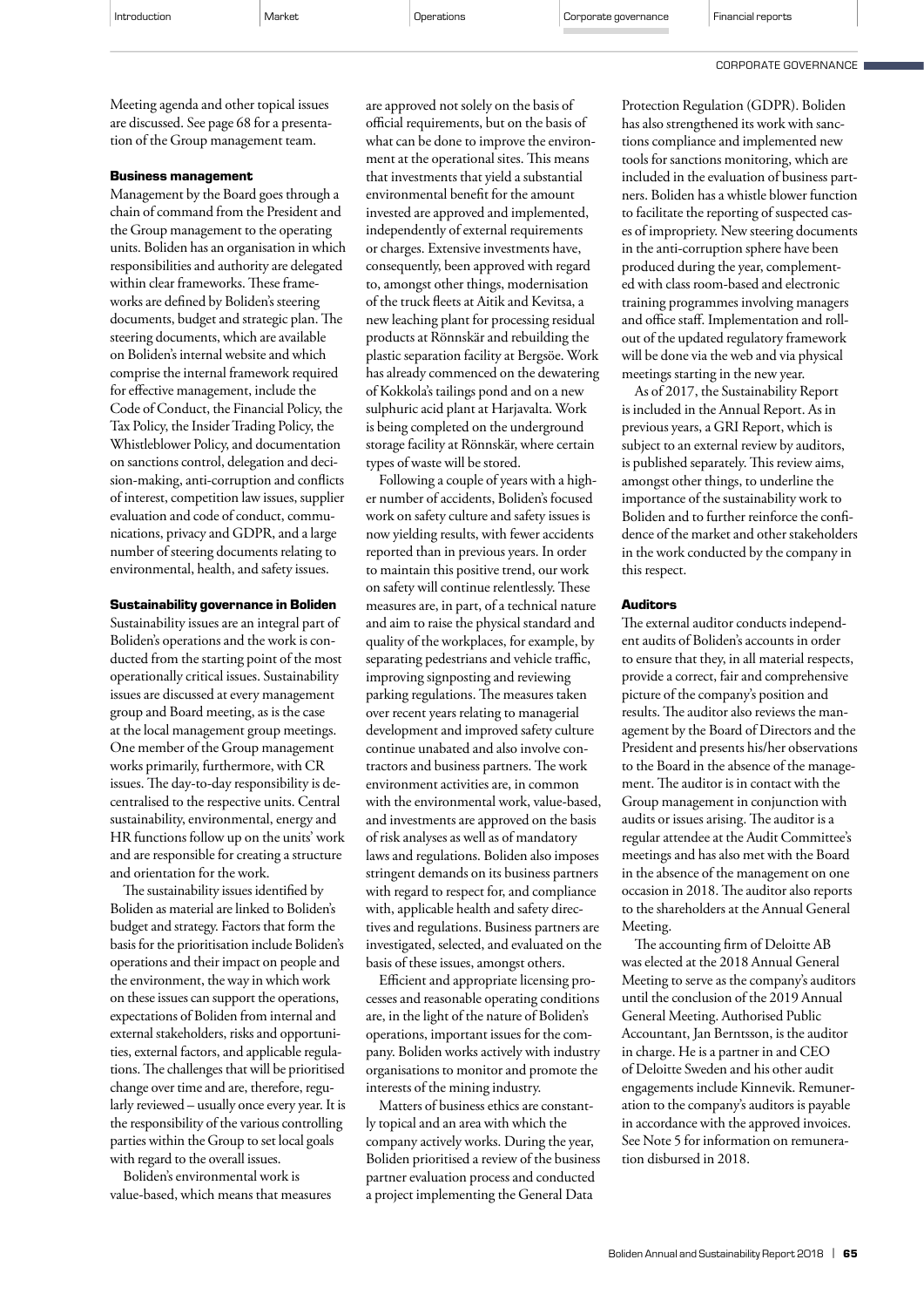## THE BOARD OF DIRECTORS



| Name                                              | <b>Anders Ullberg</b><br>Chairman of the Board                                 |                                                                                                                                                                                                                 | <b>Marie Berglund</b><br>Member of the Board                                                                                                                                       | <b>Tom Erixon</b><br>Member of the Board                                                                                          |
|---------------------------------------------------|--------------------------------------------------------------------------------|-----------------------------------------------------------------------------------------------------------------------------------------------------------------------------------------------------------------|------------------------------------------------------------------------------------------------------------------------------------------------------------------------------------|-----------------------------------------------------------------------------------------------------------------------------------|
| Position                                          |                                                                                |                                                                                                                                                                                                                 | Vice President. Raw Materials<br>and Environment, NCC Industry                                                                                                                     | President & CEO, Alfa Laval                                                                                                       |
| Education                                         | M.Sc. Economics                                                                |                                                                                                                                                                                                                 | M.Sc. Biology                                                                                                                                                                      | LL.B, MBA.                                                                                                                        |
| Elected                                           | 2005                                                                           |                                                                                                                                                                                                                 | 2003                                                                                                                                                                               | 2013                                                                                                                              |
| <b>Born</b>                                       | 1946                                                                           |                                                                                                                                                                                                                 | 1958                                                                                                                                                                               | 1960                                                                                                                              |
| Directorships                                     | Chairman of the Boards of<br>Swedish Financial Reporting<br>ing Advisory Group | Eneqvist Consulting and Studsvik.<br>Member of the Boards of Atlas<br>Copco, Beijer Alma, Epiroc and<br>Valedo Partners. Chairman of the<br>Board, and Member of the Board<br>of the European Financial Report- | Chairman of the Board of<br>Eurocon Consulting. Member of<br>the Boards of Baltic Sea 2020.<br>and the Advisory Council of the<br>County Administrative Board of<br>Västernorrland |                                                                                                                                   |
| Previous positions                                | CFO of Svenska Varv. CFO.<br>President and CEO of SSAB                         | Executive Vice President.and                                                                                                                                                                                    | Group Ecologist in the former<br>MoDo Group, Environmental<br>Manager of Botniabanan AB,<br>President of BioEndev (consultant)                                                     | Managing partner Boston Con-<br>sulting Group, a variety of senior<br>positions within Sandvik, and<br>President and CEO of Ovako |
| Number of shares <sup>1)</sup>                    | 45,000                                                                         |                                                                                                                                                                                                                 | 1,250                                                                                                                                                                              | 6,900                                                                                                                             |
| <b>Meetings attended</b>                          | 8 of 8                                                                         |                                                                                                                                                                                                                 | 8 of 8                                                                                                                                                                             | 7 of 8                                                                                                                            |
| Committee work<br>(present)                       | Audit.<br>Committee<br>5 of 5                                                  | Remuneration<br>Committee<br>1 of 1                                                                                                                                                                             |                                                                                                                                                                                    | Audit.<br>Committee<br>4 of 5                                                                                                     |
| Director's fees, SEK                              | 1,650,000                                                                      |                                                                                                                                                                                                                 | 550,000                                                                                                                                                                            | 550,000                                                                                                                           |
| <b>Committee fees, SEK</b>                        | 90,000                                                                         | 50,000                                                                                                                                                                                                          | -                                                                                                                                                                                  | 90,000                                                                                                                            |
| <b>Combined fees</b>                              | 1,790,000                                                                      |                                                                                                                                                                                                                 | 550,000                                                                                                                                                                            | 640,000                                                                                                                           |
| Independent from<br>the company and<br>management | Yes                                                                            |                                                                                                                                                                                                                 | Yes                                                                                                                                                                                | Yes                                                                                                                               |
| Independent from<br>maior shareholders            | Yes                                                                            |                                                                                                                                                                                                                 | Yes                                                                                                                                                                                | Yes                                                                                                                               |



| Name                           | Marie Holmberg<br>Employee Representative                                                                                                           | Kenneth Ståhl<br>Employee Representative                                                                                                                                | Cathrin Öderyd<br>Employee Representative                                                                                                                  |
|--------------------------------|-----------------------------------------------------------------------------------------------------------------------------------------------------|-------------------------------------------------------------------------------------------------------------------------------------------------------------------------|------------------------------------------------------------------------------------------------------------------------------------------------------------|
| Position                       | Member of the Board since 2008.<br>Deputy Member of the Board<br>2005 - 2008, Representative<br>of the Swedish Association of<br>Graduate Engineers | Member of the Board since 2014.<br>Process operator, Representative<br>of IF Metall (the Swedish Metal-<br>workers' Union), Chairman of the<br>IF Metall Bergsöe branch | Member of the Board since<br>2018. Chairwoman of IF Metall<br>fthe Swedish Metalworkers'<br>Union) Aitik branch, member of<br>the Boliden Workers' Council |
| Elected                        | 2008                                                                                                                                                | 2014                                                                                                                                                                    | 2018                                                                                                                                                       |
| <b>Born</b>                    | 1963                                                                                                                                                | 1973                                                                                                                                                                    | 1975                                                                                                                                                       |
| Number of shares <sup>1)</sup> | 50                                                                                                                                                  | 0                                                                                                                                                                       | 5                                                                                                                                                          |
| <b>Meetings attended</b>       | 8 of 8                                                                                                                                              | 8 of 8                                                                                                                                                                  | 3 of 5                                                                                                                                                     |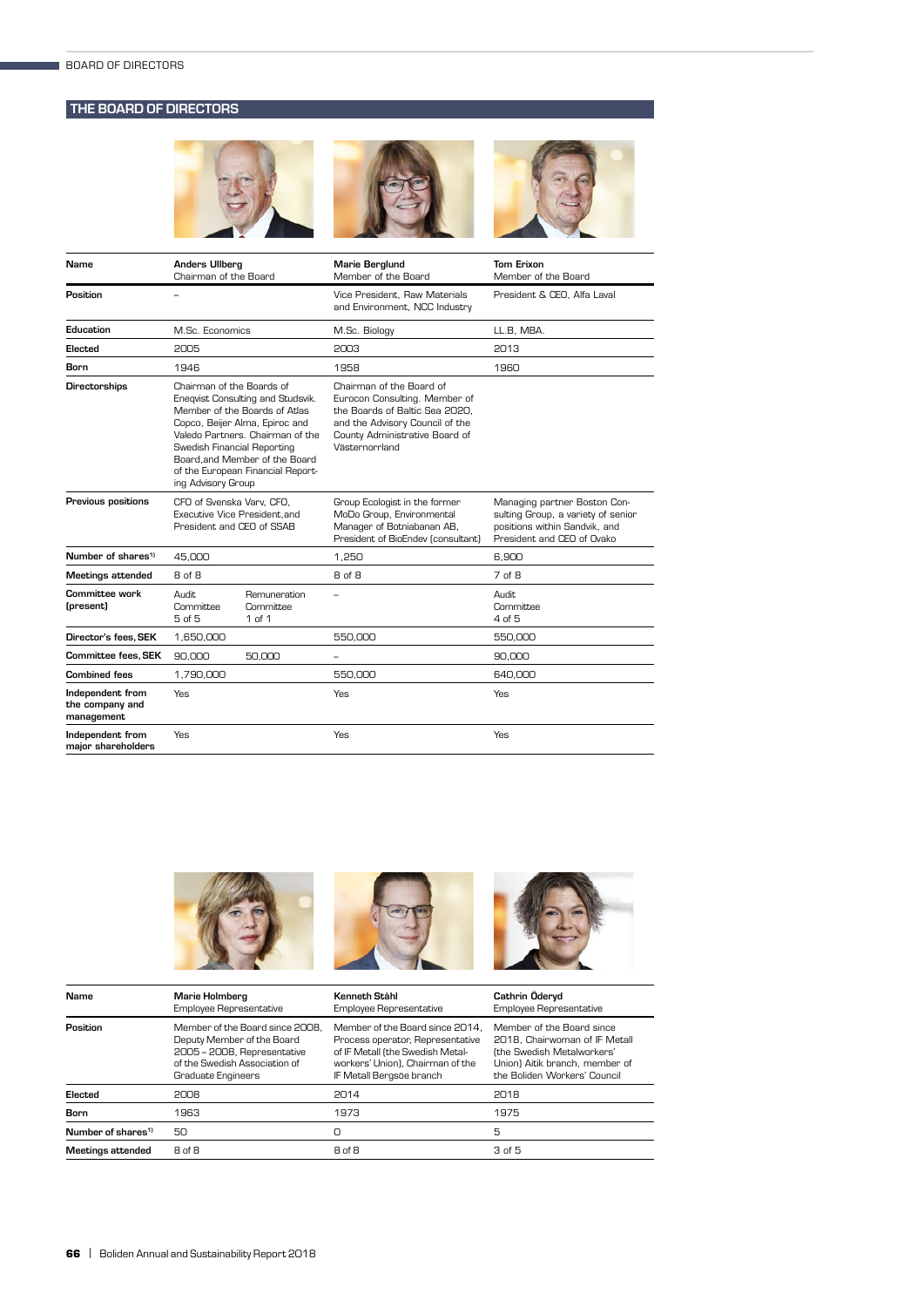#### BOARD OF DIRECTORS

## THE BOARD OF DIRECTORS



| Name                                              | Michael G:son Löw<br>Member of the Board                                                                                                                                                                                                                                                                                                                                             | <b>Elisabeth Nilsson</b><br>Member of the Board                                                                                                                                                                            | Pia Rudengren<br>Member of the Board                                                                                 | Pekka Vauramo<br>Member of the Board                                                   |
|---------------------------------------------------|--------------------------------------------------------------------------------------------------------------------------------------------------------------------------------------------------------------------------------------------------------------------------------------------------------------------------------------------------------------------------------------|----------------------------------------------------------------------------------------------------------------------------------------------------------------------------------------------------------------------------|----------------------------------------------------------------------------------------------------------------------|----------------------------------------------------------------------------------------|
| Position                                          |                                                                                                                                                                                                                                                                                                                                                                                      | Dr.h.c. Luleå University of<br>Technology, Special Government<br>Investigator                                                                                                                                              |                                                                                                                      | President and CEO of Metso                                                             |
| Education                                         | M.Sc. Economics                                                                                                                                                                                                                                                                                                                                                                      | M.Sc. Engineering                                                                                                                                                                                                          | M.Sc. Economics                                                                                                      | M.Sc. Engineering                                                                      |
| Elected                                           | 2010                                                                                                                                                                                                                                                                                                                                                                                 | 2015                                                                                                                                                                                                                       | 2017                                                                                                                 | 2016                                                                                   |
| Born                                              | 1951                                                                                                                                                                                                                                                                                                                                                                                 | 1953                                                                                                                                                                                                                       | 1965                                                                                                                 | 1957                                                                                   |
| Other directorships                               | Chairman of the Board of Recon-<br>dOil. Member of the Boards of<br>Concordia Maritime, Preem, Ste-<br>na Bulk, and Naturstenkompaniet<br>International. Deputy Chairman of<br>the Boards of the Swedish Cham-<br>ber of Commerce for Russia &<br>CIS, and the Swedish Association<br>for Energy Economics. Member<br>of the Royal Swedish Academy of<br><b>Engineering Sciences</b> | Chairman of the Board of<br>Göta Kanalbolaget. Member of<br>the Board of EKN, member of<br>Skandia's council, member of<br>the Royal Swedish Academy of<br>Engineering Sciences, member of<br>Hanaholmen's Executive Board | Chairman of the Board of Social<br>Initiative. Member of the Boards<br>of Duni, Academedia, KappAhl<br>and Tikkurila | Member of the Boards of Nokia<br>Tyres Plc and I.S. Mäkinen Oy                         |
| <b>Previous positions</b>                         | A variety of senior positions<br>within Conoco Inc. in Stockholm.<br>Houston, Copenhagen, Bangkok,<br>Praque, and London. President &<br>CEO of Preem                                                                                                                                                                                                                                | CEO of Jernkontoret (the Swedish<br>Steel Producers' Association) and<br>a variety of senior positions within<br>the SSAB Group. CEO of SSAB<br>Merox                                                                      | CFO of Investor and Vice Presi-<br>dent of W Capital Management                                                      | A variety of senior positions<br>within Sandvik Mining and<br>Cargotec, CEO of Finnair |
| Number of shares <sup>1)</sup>                    | 100                                                                                                                                                                                                                                                                                                                                                                                  | 200                                                                                                                                                                                                                        | 0                                                                                                                    | 1.000                                                                                  |
| <b>Meetings attended</b>                          | 8 of 8                                                                                                                                                                                                                                                                                                                                                                               | 8 of 8                                                                                                                                                                                                                     | 8 of 8                                                                                                               | 6 of 8                                                                                 |
| <b>Committee work</b><br>(present)                | <b>Remuneration Committee</b><br>1 of 1                                                                                                                                                                                                                                                                                                                                              |                                                                                                                                                                                                                            | Audit Committee<br>5 of 5                                                                                            |                                                                                        |
| Director's fees. SEK                              | 550,000                                                                                                                                                                                                                                                                                                                                                                              | 550,000                                                                                                                                                                                                                    | 550,000                                                                                                              | 550,000                                                                                |
| Committee fees, SEK                               | 50,000                                                                                                                                                                                                                                                                                                                                                                               | -                                                                                                                                                                                                                          | 190,000                                                                                                              |                                                                                        |
| <b>Combined fees</b>                              | 600,000                                                                                                                                                                                                                                                                                                                                                                              | 550,000                                                                                                                                                                                                                    | 740,000                                                                                                              | 550,000                                                                                |
| Independent from<br>the company and<br>management | Yes                                                                                                                                                                                                                                                                                                                                                                                  | Yes                                                                                                                                                                                                                        | Yes                                                                                                                  | Yes                                                                                    |
| Independent from<br>major shareholders            | Yes                                                                                                                                                                                                                                                                                                                                                                                  | Yes                                                                                                                                                                                                                        | Yes                                                                                                                  | <b>Yes</b>                                                                             |



| Name                           | <b>Magnus Filipsson</b><br>Employee Representative                                                                                                 | <b>Gard Folkvord</b><br>Employee Representative                                                                                                                                                                                                                                                                                        | Ola Holmström<br>Employee Representative                                                                                                                                                                          |
|--------------------------------|----------------------------------------------------------------------------------------------------------------------------------------------------|----------------------------------------------------------------------------------------------------------------------------------------------------------------------------------------------------------------------------------------------------------------------------------------------------------------------------------------|-------------------------------------------------------------------------------------------------------------------------------------------------------------------------------------------------------------------|
| Position                       | Deputy Member of the Board<br>since 2018, Chairman of the<br>Unionen trade union branch for<br>Aitik, the Boliden Area and the<br>Stockholm office | Deputy Member of the Board<br>since 2018, Specialist operator,<br>Chairman of Odda Kjemiske<br>Arbeiderforening. Member of<br>the Industri Energi trade union<br>Competency Committee, Member<br>of the Odda Municipal Executive<br>Committee representing the Nor-<br>wegian Labour Party, Chairman<br>of the Board of Oddaprodukt AS | Deputy Member of the Board<br>since 2017, Chairman of the IF<br>Metall (the Swedish Metalwork-<br>ers' Union) Kristineberg branch,<br>FSG (Trade union cooperation),<br>member of the Boliden Workers'<br>Council |
| Elected                        | 2018                                                                                                                                               | 2018                                                                                                                                                                                                                                                                                                                                   | 2017                                                                                                                                                                                                              |
| Born                           | 1974                                                                                                                                               | 1969                                                                                                                                                                                                                                                                                                                                   | 1965                                                                                                                                                                                                              |
| Number of shares <sup>1)</sup> | O                                                                                                                                                  | 101                                                                                                                                                                                                                                                                                                                                    | 170                                                                                                                                                                                                               |
| Meetings attended              | 3 of 5                                                                                                                                             | 4 of 5                                                                                                                                                                                                                                                                                                                                 | 8 of 8                                                                                                                                                                                                            |
|                                |                                                                                                                                                    |                                                                                                                                                                                                                                                                                                                                        |                                                                                                                                                                                                                   |

1) Own holdings and those of related legal or natural persons, on 31 December 2018.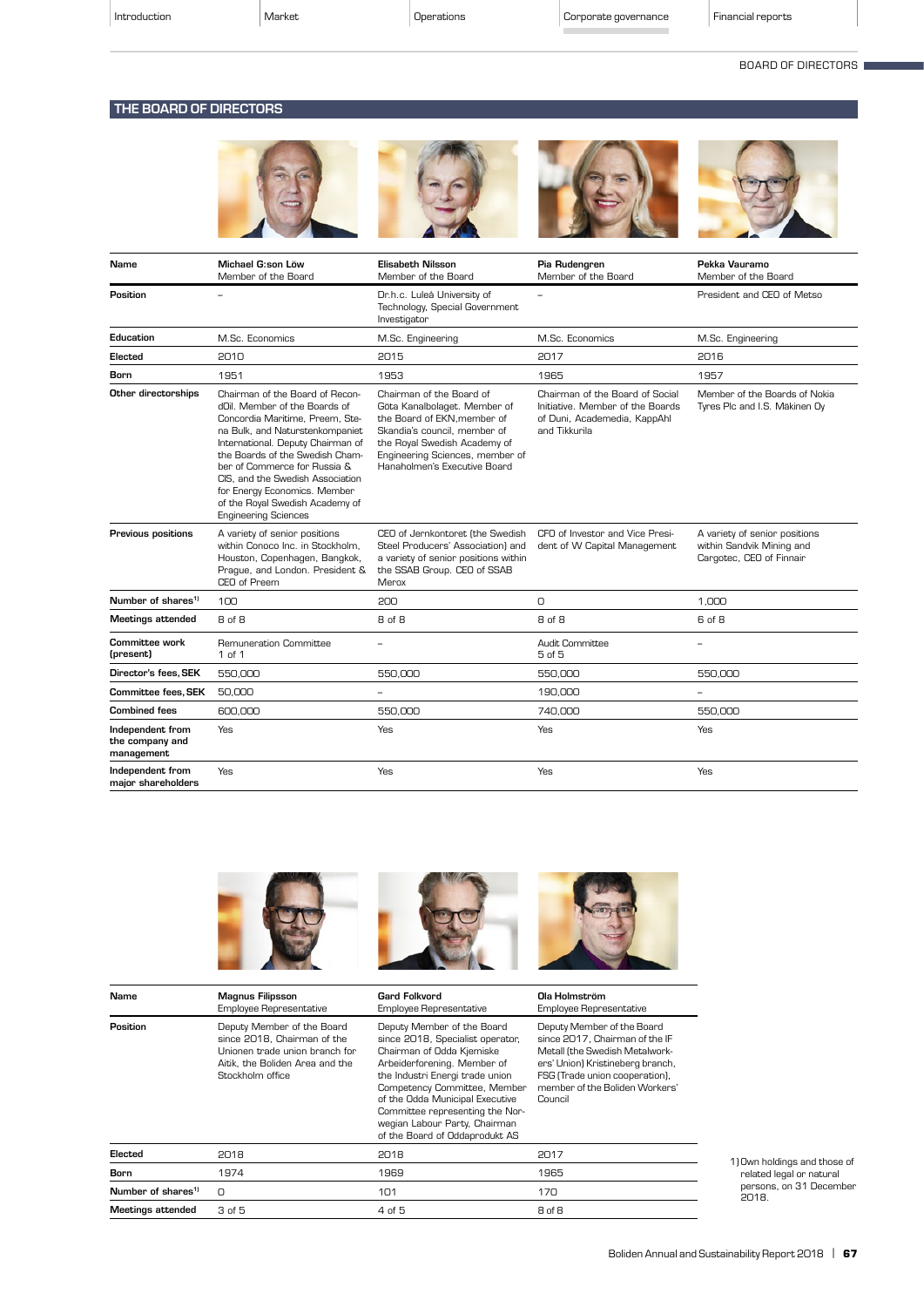## GROUP MANAGEMENT



| Mikael Staffas                                                                                                                                                                                                                                                                                                                   | Kerstin Konradsson                                                                                                   | <b>Stefan Romedahl</b>                                                                                                                                                                                    |
|----------------------------------------------------------------------------------------------------------------------------------------------------------------------------------------------------------------------------------------------------------------------------------------------------------------------------------|----------------------------------------------------------------------------------------------------------------------|-----------------------------------------------------------------------------------------------------------------------------------------------------------------------------------------------------------|
| President & CEO                                                                                                                                                                                                                                                                                                                  | President Boliden Smelters                                                                                           | President Boliden Mines                                                                                                                                                                                   |
| M.Sc. Engineering, MBA                                                                                                                                                                                                                                                                                                           | M.Sc. Engineering                                                                                                    | M.Sc. Engineering                                                                                                                                                                                         |
| 2011                                                                                                                                                                                                                                                                                                                             | 2012                                                                                                                 | 2018                                                                                                                                                                                                      |
| 1965                                                                                                                                                                                                                                                                                                                             | 1967                                                                                                                 | 1967                                                                                                                                                                                                      |
| Chairman of the Boards of<br>Eurometaux, the Employers' As-<br>sociation of the Swedish Mining<br>Industry, and Deputy Chairman<br>of the Board of SveMin. Member<br>of the Boards of the International<br>Zinc Association, the Internation-<br>al Copper Association and the<br>Swedish Association of Industrial<br>Employers | Member of the Board of<br>Höganäs, Member of the Royal<br>Swedish Academy of Engineering<br>Sciences                 | Member of the Boards of the<br>Employers' Association of the<br>Swedish Mining Industry, SveMin<br>and Euromines                                                                                          |
| CFO of Södra Skogsägarna,<br>Partner at McKinsey & Co                                                                                                                                                                                                                                                                            | Business Area President and<br>CEO within the Akers Group and<br>a variety of senior positions within<br><b>SSAB</b> | Vice President of LKAB Northern<br>Division, CEO of Zinkgruvan, Pro-<br>ject Manager of Swedish Nuclear<br>Fuel and Waste Management<br>Company (SKB) and a variety of<br>senior positions within Boliden |
| 12.700                                                                                                                                                                                                                                                                                                                           | 4.400                                                                                                                | $\Omega$                                                                                                                                                                                                  |
|                                                                                                                                                                                                                                                                                                                                  |                                                                                                                      |                                                                                                                                                                                                           |





| Name                           | Håkan Gabrielsson                                                                                                                 | Ása Jackson                                                                                                                                        |
|--------------------------------|-----------------------------------------------------------------------------------------------------------------------------------|----------------------------------------------------------------------------------------------------------------------------------------------------|
| Position                       | CFO.                                                                                                                              | Senior Vice President.<br>- Corporate Responsibility <sup>2)</sup>                                                                                 |
| Education                      | M.Sc. Business Administration<br>and Economics                                                                                    | M.Sc. Economics                                                                                                                                    |
| Employed                       | 2009-2011, 2016                                                                                                                   | 2019                                                                                                                                               |
| Born                           | 1967                                                                                                                              | 1964                                                                                                                                               |
| Directorships                  |                                                                                                                                   |                                                                                                                                                    |
| Previous positions             | CFO of Fagerhult, Director Group<br>Controlling at Boliden, and a<br>variety of positions within Sapa,<br>Ericsson and Electrolux | President HR, Health & Safety,<br>Ahlstrom-Munksjö, President HR<br>and Sustainable Development and<br>other senior positions within ABB<br>Sweden |
| Number of shares <sup>1)</sup> | 1,230                                                                                                                             | Ο                                                                                                                                                  |

- 1) Own holdings and those of related legal or natural persons, on 31 December 2018.
- 2) Thomas Söderqvist was SVP Corporate Responsi-bility until 31 December 2018, inclusive.